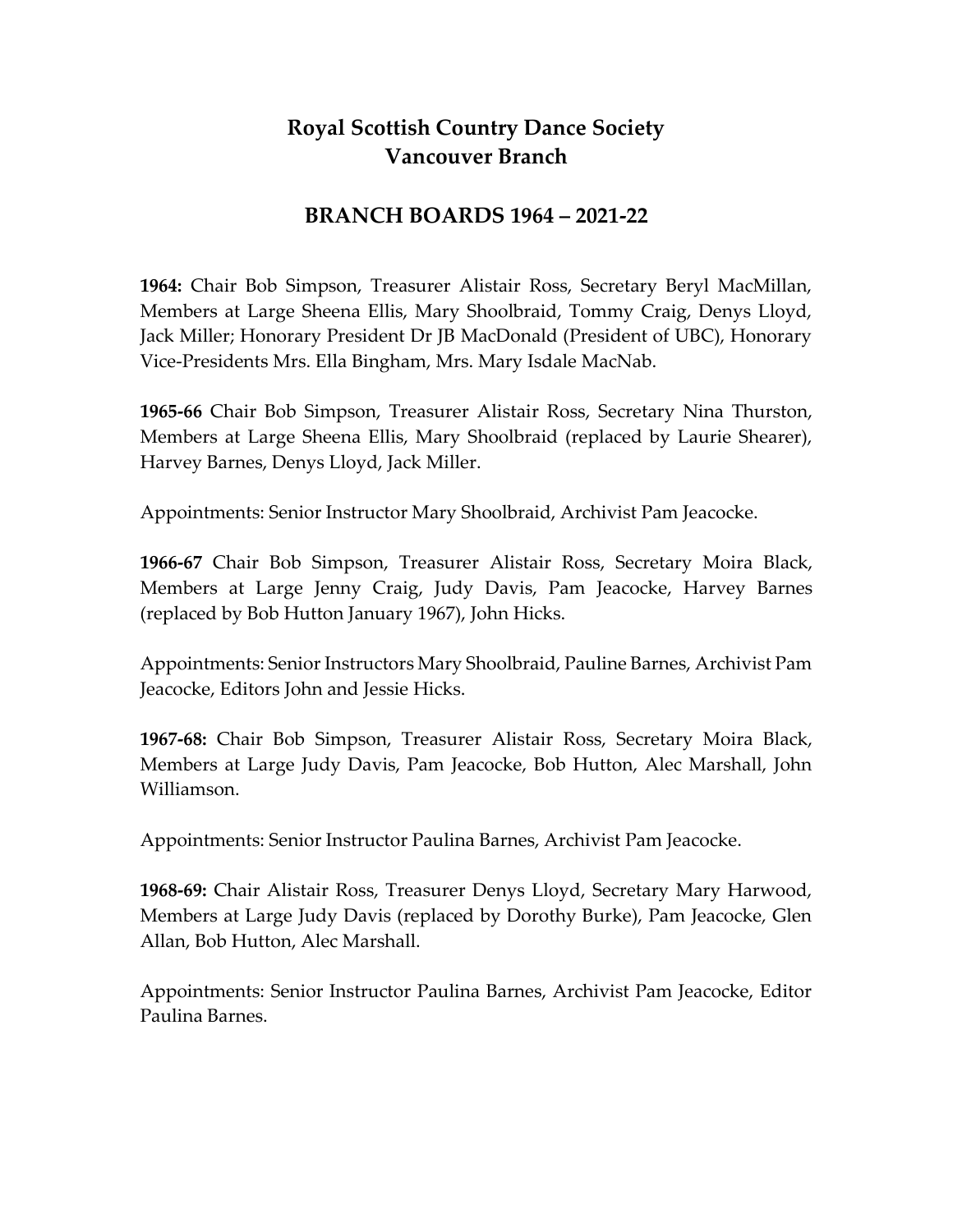**1969-70**: Chair Alistair Ross, Treasurer Denys Lloyd, Secretary Mary Harwood, Members at Large Judy Davis, Pam Jeacocke, Glen Allan, Bob Hutton, Alec Marshall.

Appointments: Senior Instructor Paulina Barnes, Archivist Pam Jeacocke, Editor Paulina Barnes.

**1970-71**: Chair Alistair Ross, Treasurer Gilbert Anderson, Secretary Mary Harwood, Members at Large Marilyn Angus, Judith Davis, Bob Hutton, Alec Marshall, Flora Thompson.

Appointments: Senior Instructor: Paulina Barnes, Archivist Pam Jeacocke, Editor Judy Davis.

**1971-72**: Chair Jim Murray, Treasurer Gilbert Anderson, Corresponding Secretary Jessie McReady, Recording Secretary, Flora Thompson, Membership Secretary Marilyn Angus, Members at Large Helen Anderson, Judith Davis, Bob Hutton, Alec Marshall, Alan Walsh.

Appointments: Senior Instructor: Paulina Barnes, Archivist Bob Hutton, Editor Judy Davis.

**1972-73:** Chair Jim Murray, Treasurer Alan Walsh, Corresponding Secretary Alison Steele, Recording Secretary Marie Morgan, Membership Secretary Eric Fairclough, Members at Large Helen Anderson, Ian Brady, Bob Currie, Judy Davis, Bob Hutton.

Appointments: Senior Instructor Mary Murray, Archivist Bob Hutton, Editor Judy Davis.

**1973-74:** Chair Jim Murray, Treasurer Andrew MacArthur, Corresponding Secretary Alison Steele, Recording Secretary Marie Morgan, MembershipSecretary Eric Fairclough, Members at Large Helen Anderson, Ian Brady, Bob Currie, Judy Davis, Bob Hutton.

Appointments: Senior Instructor Mary Murray, Archivist Bob Hutton, Editor Judy Davis.

**1974-75** Chair Denys Lloyd, Treasurer Andrew McArthur, Corresponding Secretary Liz Johnston, Recording Secretary Pearl Brakenridge, Membership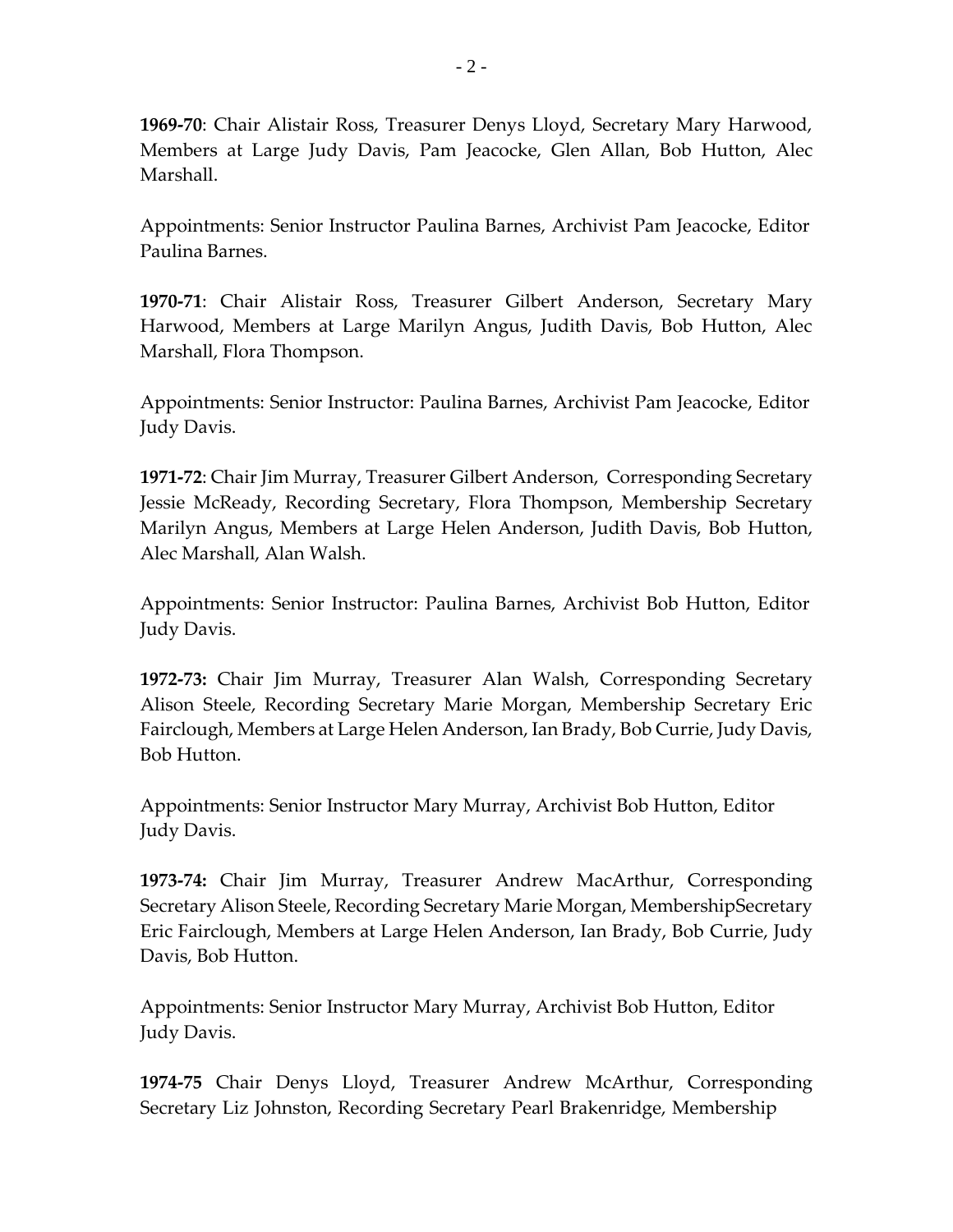Secretary Mary Anderson, Members at Large Helen Anderson, Bob Currie, Judy Davis, Bob Hutton, Ken Morgan.

Appointments: Teacher Coordinator Mary Murray, Archivist Bob Hutton.

**1975-76** Chair Bob Currie, Treasurer Andrew McArthur, Corresponding Secretary Liz Johnston, Recording Secretary Fran Ruegg, Membership Secretary Louise MacLeod, Members at Large Helen Anderson, Eileen Bennett, Ian Brady, Ken Morgan, Wilson Youngson.

Appointments: Teacher Coordinator Mary Murray, Archivist Bob Hutton, Editor Fran Ruegg.

**1976-77** Chair Ken Morgan, Treasurer Andrew MacArthur, Corresponding Secretary Jessie McReady (changed to May Loudon August 1976 when McCreadys moved to Toronto), Recording Secretary Eileen Bennett, MembershipSecretary Leslie Wilson, Members at Large Helen Anderson, Jim Dobie, Derek Hill, Liz Johnston, Fran Ruegg.

Appointments: Teacher Coordinator Mary Murray, Archivist Bob Hutton, Editor Liz Johnston.

**1977-78** Chair Ken Morgan, Treasurer Andrew MacArthur, Corresponding Secretary May Loudon, Recording Secretary Eileen Bennett, MembershipSecretary Denys Lloyd, Members at Large Helen Anderson, Bob Currie, LizJohnston, John McLellan, Les Wilson.

Appointments: Teacher Coordinator Mary Murray, Archivist Bob Hutton, Editor Liz Johnston.

**1978-79** Chair Ken Morgan, Treasurer Les Wilson, Corresponding Secretary May Loudon, Recording Secretary Mary Raphael, Membership Secretary Denys Lloyd, Members at Large Helen Anderson, Bob Currie, Andrew MacArthur, Cathie Miller, Wilson Youngson.

Appointments: Teacher Coordinator Mary Murray, Archivist Bob Hutton, Editor Liz Johnston.

**1979-80** Chair Andrew MacArthur, Treasurer Norman Tycho, Corresponding Secretary May Loudon, Recording Secretary Margaret Zadworny, Membership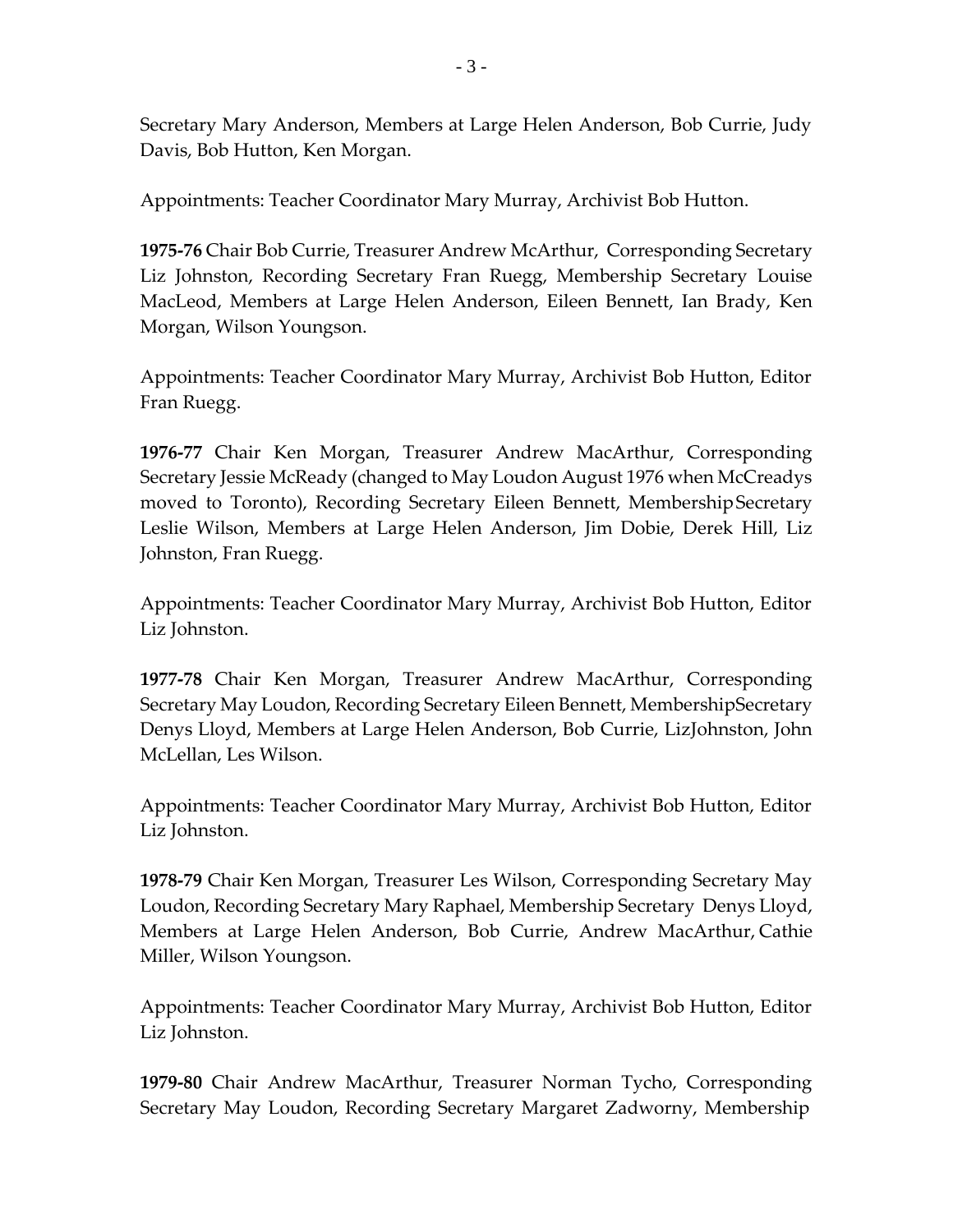Secretary Denys Lloyd, Members at Large Cathie Miller, Helen Anderson, Elma Youngson, Malcolm Mayhew, George Will.

Appointments: Teacher Coordinator Mary Murray, Archivist Bob Hutton, Editor Liz Johnston.

**1980-81** Chair Andrew MacArthur, Treasurer Norman Tycho, Corresponding Secretary May Loudon, Recording Secretary Anna Brown, Membership Secretary Elma Youngson, Members at Large Cathie Miller, Helen Anderson, Jim Duncan, Ruth Jappy, Jim Murray.

Appointments: Teacher Coordinator George Will, Archivist Bob Hutton, Editor Liz Johnston.

**1981-82** Chair Andrew MacArthur, Treasurer Norman Tycho, Corresponding Secretary May Loudon, Recording Secretary Anna Brown, Membership Secretary Elma Youngson, Members at Large Helen Anderson, Audrey Gordon, Ruth Jappy, Jim Murray, Pam Jeacocke.

Appointments: Teacher Coordinator Sheena Ellis, Archivist Bob Hutton, Editor Liz Johnston.

**1982-83**: Chair Jim Gordon, Treasurer Jim Duncan, Corresponding Secretary Elspeth Rennie, Recording Secretary Mary Anderson, Membership Secretary Patsy Jamieson, Members at Large Pam Jeacocke, Liz Johnston, Harvey Barnes, Jim Murray, Bill Watson.

Appointments: Teacher Coordinator Sheena Ellis, Archivist Bob Hutton, Editor Liz Johnston.

**1983-84** Chair Jim Gordon, Vice-Chair Bill Jamieson, Treasurer Jim Duncan, Corresponding Secretary Elspeth Rennie, Recording Secretary Anna Brown, Membership Secretary Bill Watson, Members at Large Ann Baker (editor), Nancy Currie, Pam Jeacocke, Harvey Barnes, Jim Murray.

Appointments: Teacher Coordinator Sheena Ellis, Archivist Bob Hutton, Editor Ann Baker.

**1984-85** Chair Jim Gordon, Vice-Chair Bill Jamieson, Treasurer Jim Duncan, Corresponding Secretary Elspeth Rennie, Recording Secretary Anna Brown,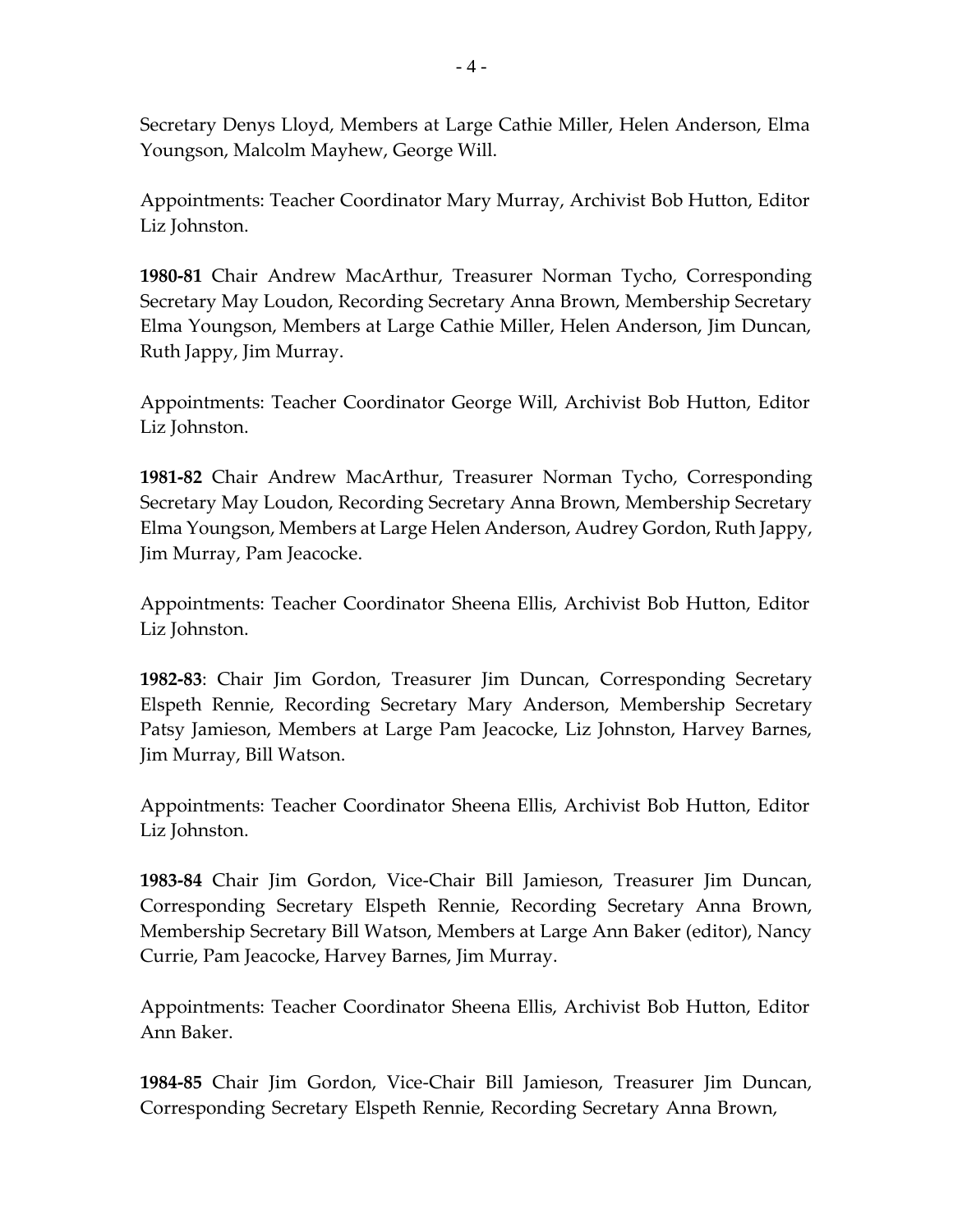Membership Secretary Bill Watson, Members at Large Nancy Currie, Jim Murray, Joan MacArthur, Dennis Sallaway, Hellen Stephen.

Appointments: Senior Instructor [sic] Liz Johnston, Archivist Hellen Stephen, Editor Liz Johnston.

**1985-86** Chair Bill Jamieson replaced August 1985 by Dennis Sallaway, Vice- Chair Dennis Sallaway replaced by Hellen Stephen, Treasurer Jim Duncan, Corresponding Secretary Ann Watson, Recording Secretary Anna Brown, Membership Secretary Bill Watson, Members at Large Joan MacArthur, Derek Hill, Barbara Campbell, Jim Murray (resigned August 1985), Hellen Stephen. Additional members August 1985: Ken Bennett, Nancy Currie.

Appointments: Senior Instructor Liz Johnston, Archivist Hellen Stephen, Editor Liz Johnston.

**1986-87** Chair Dennis Sallaway, Vice-Chair Hellen Stephen, Treasurer Jim Duncan, Corresponding Secretary Anna Brown, Recording Secretary Ann Watson, Membership Secretary Ken Bennett, Members at Large Joan MacArthur, Derek Hill, Stan Bremner, Cathie Miller, Irene Money.

Appointments: Teacher Coordinator Liz Johnston, Archivist Hellen Stephen, Editor Liz Johnston.

**1987-88** Chair Dennis Sallaway, Vice-Chair Hellen Stephen, Treasurer Ian Loudon, Corresponding Secretary Anna Brown, Recording Secretary Ann Watson, Membership Secretary Ken Bennett, Members at Large Joan MacArthur, Derek Hill, Stan Bremner, Cathie Miller, Irene Money. Editor Liz Johnston.

Appointments: Teacher Coordinator Audrey Gordon, Archivist Hellen Stephen, Editor Liz Johnston.

**1988-89** Chair Hellen Stephen, Vice-Chair Neil Wilkie, Treasurer Ian Loudon, Corresponding Secretary Elspeth Rennie, Recording Secretary Anna Brown, Membership Secretary Ken Bennett, Members at Large Beth Armour, Mike Connelly, Sheila Hodgins, Joan MacArthur, Cathie Miller.

Appointments: Teacher Coordinator Audrey Gordon, Editor Ian Price / Jackie Wilkie.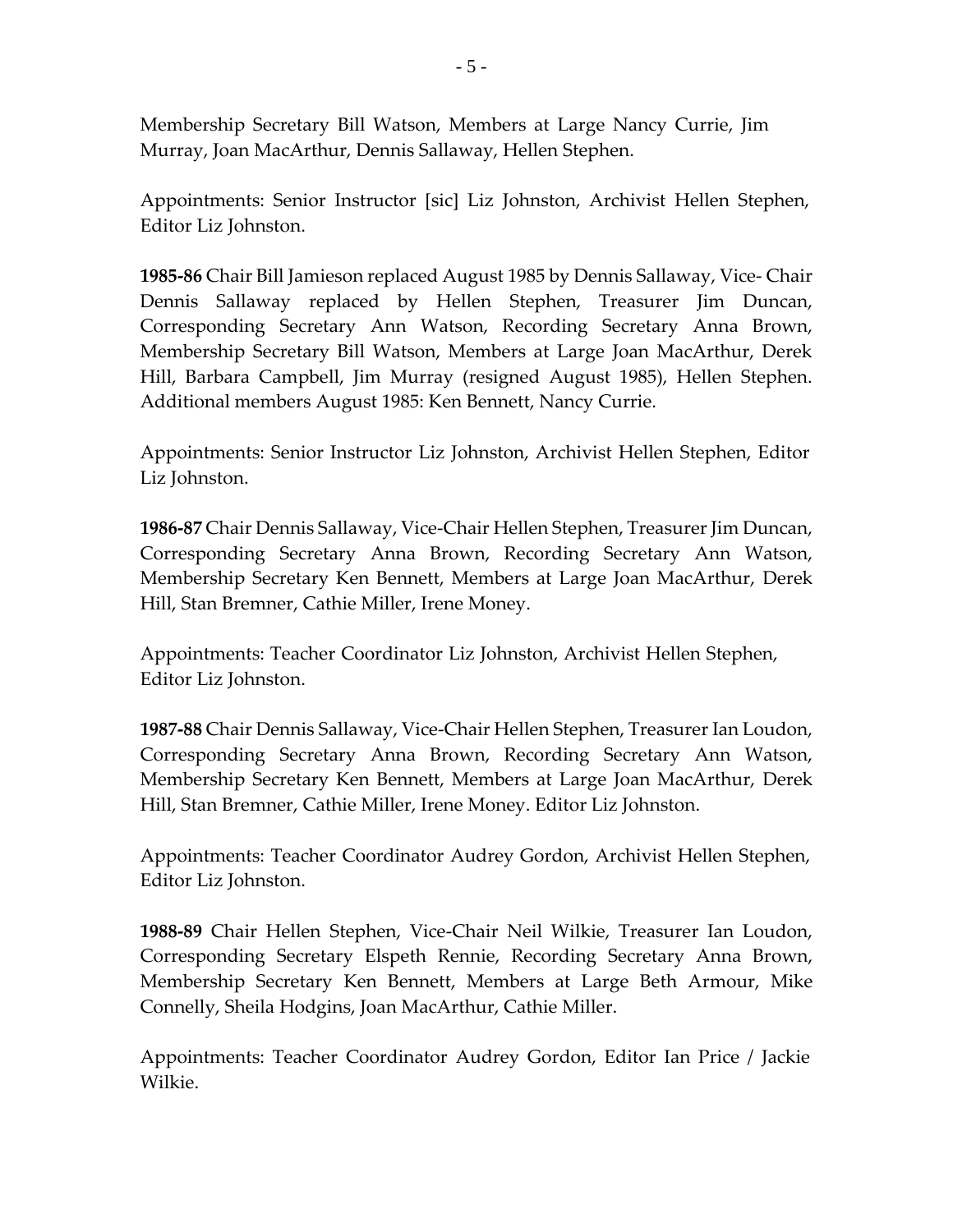**1989-90** Chair Hellen Stephen, Vice-Chair Neil Wilkie, Treasurer Ian Loudon, Corresponding Secretary Elspeth Rennie, Recording Secretary Anna Brown, Membership Secretary Steve Brown, Members at Large Beth Armour, Mike Connelly, Shelagh Hodgins, Mollie Faulkner, Maureen Hood.

Appointments: Teacher Coordinator Mary Anderson, Archivist Hellen Stephen, Editor Jackie Wilkie.

**1990-91** Chair Hellen Stephen, Vice-Chair Duncan MacKenzie, Treasurer Ian Loudon, Corresponding Secretary Elspeth Rennie, Recording Secretary Anna Brown, Membership Secretary Ken Bennett, Members at Large Sophia Alexandrova, Beth Armour, Shelagh Hodgins, Tony Scott, Rolf Gundersen.

Appointments: Teacher Coordinator Mary Anderson, Editor Jackie Wilkie.

**1991-92** Chair Duncan MacKenzie, Vice-Chair Sophia Alexandrova, Treasurer Denys Lloyd, Corresponding Secretary Barbara Campbell, Recording Secretary Angela Gauld, Membership Secretary Ken Bennett, Members at Large Rolf Gundersen, Wendy Hutcheon, Hazel Robb, Tony Scott, Anne Thomas.

Appointments: Teacher Coordinator Mary Anderson, Branch Shop Hazel Robb, Archivist Hellen Stephen, Editor Jackie Wilkie.

**1992-93** Chair Duncan MacKenzie, Vice-Chair Mary Anderson, Treasurer Ken Hudson, Corresponding Secretary Barbara Campbell, Recording SecretaryAngela Gauld, Membership Secretary Wendy Hutcheon, Members at Large Hazel Robb, Diana Bodnar, Dorie Smith, Anne Scott, Jean Wagstaff.

Appointments: Teacher Coordinator Ron Arrowsmith, Branch Shop Hazel Robb, Archivist Hellen Stephen, Editor Jackie Wilkie.

**1993-94** Chair Duncan MacKenzie, Vice-Chair Mary Anderson, Treasurer Ken Hudson, Corresponding Secretary Anne Scott, Recording Secretary Phyllis Gaskell, Membership Secretary Jean Wagstaff, Members at Large Hazel Robb, Sid Dyke, Louise Gray, Ed Mornin, Marion Carruthers.

Appointments: Teacher Coordinator Ron Arrowsmith, Children's Committee Maureen Hood, Branch Shop Hazel Robb, Archivist Rosemary Coupe, Editor Jackie Wilkie.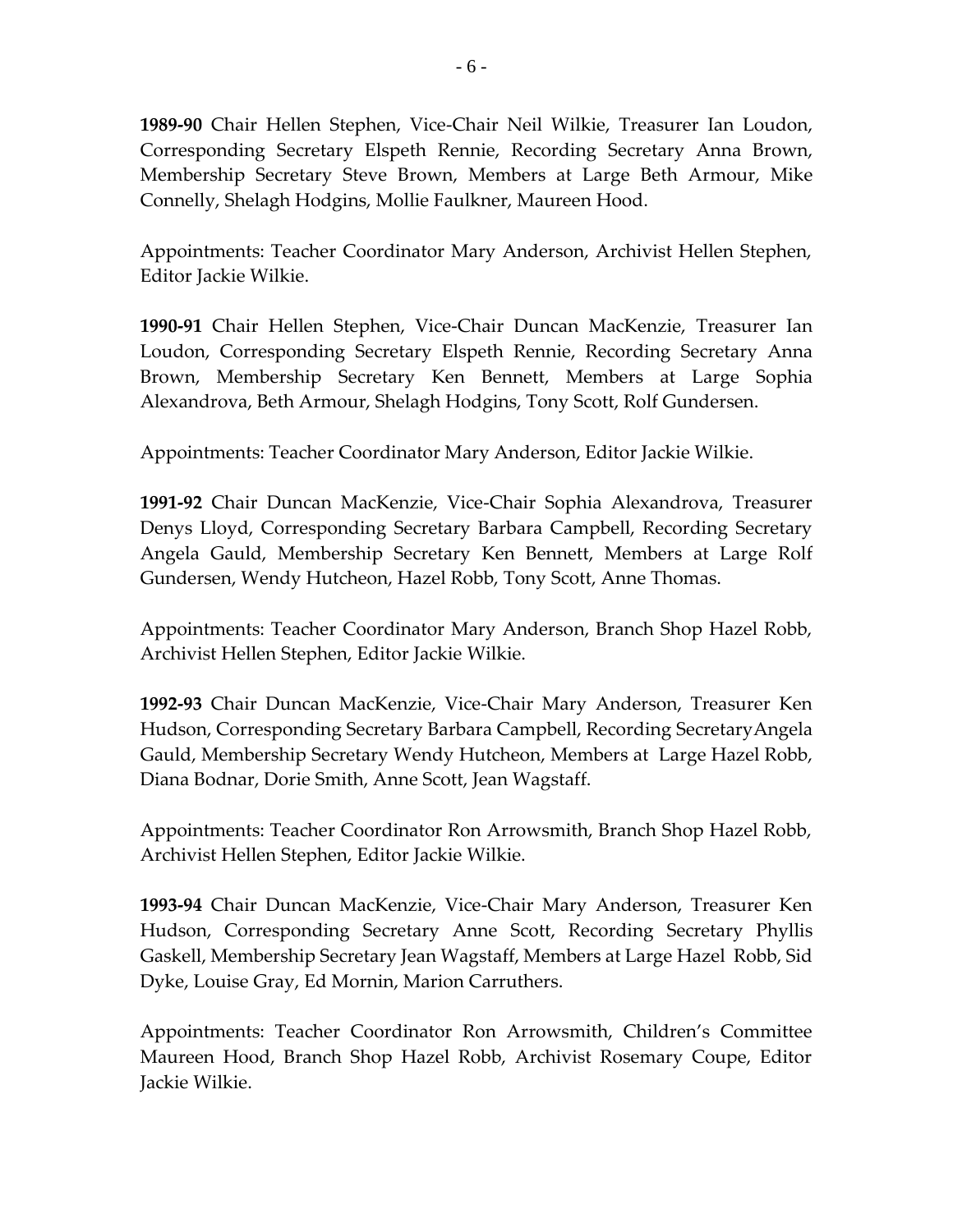**1994-95** Chair Hazel Robb, Vice-Chair Mary Anderson, Treasurer Ian Loudon, Corresponding Secretary Anne Scott, Recording Secretary Julie King, Membership Secretary Louise Gray, Members at Large Ed Mornin, Marion Carruthers, Ian Allan, Ann Boyd, Janette Steel.

Appointments: Teacher Coordinator May Loudon, Children's Committee Maureen Hood, Branch Shop Jenette Stark, Archivist Rosemary Coupe, Editor Jackie Wilkie.

**1995-96** Chair Hazel Robb, Vice-Chair Art Van Wart, Treasurer Ian Loudon, Corresponding Secretary Yvonne Calderwood, Recording Secretary Janette Steel, Membership Secretary Angela Gauld, Members at Large Ian Allan, Marilyn Buchanan, Jim Fairley, Moyra Heyerdahl, Henry Vaughan.

Appointments: Teacher Coordinator Mary Anderson, Children's Committee Maureen Hood, Funds Dennis Sallaway, Archivist Rosemary Coupe, Editor Jackie Wilkie / Rosemary Coupe.

**1996-97** Chair Hazel Robb, Vice-Chair Art Van Wart, Treasurer Ian Loudon, Corresponding Secretary Yvonne Calderwood, Recording Secretary Mary Raphael, Membership Secretary Angela Gauld, Members at Large Gerda Barwieck, Margaret Berard, Jim Fairley, Moyra Heyerdahl, Liz Peerless.

Appointments: Teacher Coordinator Mary Anderson, Children's Committee Maureen Hood, Funds Dennis Sallaway, Archivist Rosemary Coupe, Editor Rosemary Coupe.

**1997-98** Chair Angela Gauld, Vice-Chair Bob Armour, Treasurer Marie O'Hagan, Corresponding Secretary Yvonne Calderwood, Recording Secretary Gerda Barwieck, Membership Secretary Jim Fairley, Members at Large Wendy Swaine, Bonnie Volker, Stewart Cunningham, Margaret Berard, Liz Peerless.

Appointments: Teacher Coordinator Mary Anderson, Children's Committee Maureen Hood, Funds Dennis Sallaway, Branch Shop Marie Disiewicz, Archivist Rosemary Coupe, Editor Rosemary Coupe, Webmaster Angela Gauld.

**1998-99** Chair Angela Gauld, Vice-Chair Bob Armour, Treasurer Stewart Cunningham, Corresponding Secretary Elspeth Rennie, Recording Secretary Wendy Swaine, Membership Secretary Jim Fairley, Members at Large Margaret Berard, David Foreman, John Menzies, Yvonne Doig, Bonnie Volker.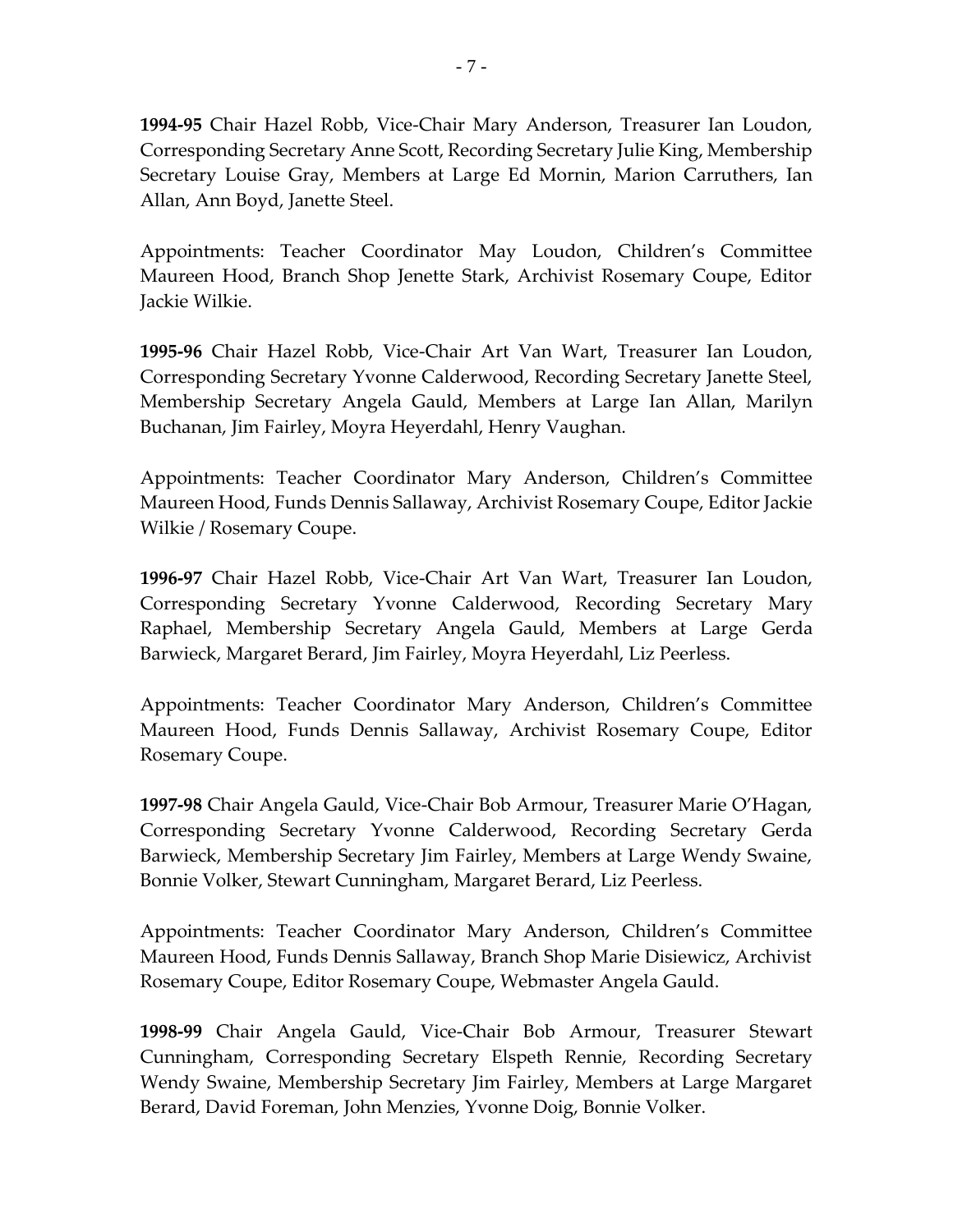Appointments: Teacher Coordinator Mary Anderson, Children's Committee Maureen Hood, Funds Dennis Sallaway, Branch Shop Marie Disiewicz, Archivist Rosemary Coupe, Editor Rosemary Coupe, Webmaster Angela Gauld.

**1999-2000** Chair Angela Gauld, Vice-Chair Bob Armour, Treasurer Stewart Cunningham, Corresponding Secretary Elspeth Rennie, Recording Secretary Wendy Swaine, Membership Secretary Rebecca Blackhall Peters, Members at Large David Foreman, Janet Hanson, Yvonne Doig, Bonnie Volker, Isabel Van Wart.

Appointments: Teacher Coordinator Mary Anderson, Children's Committee Maureen Hood, Branch Shop Marie Disiewicz, Archivist Rosemary Coupe, Editor Rosemary Coupe, Webmaster Angela Gauld.

**2000-01** Chair Bob Armour, Vice-Chair Brian Corbould, Treasurer Stewart Cunningham, Corresponding Secretary Elspeth Rennie, Recording Secretary Wendy Swaine, Membership Secretary Rebecca Blackhall Peters, Members at Large Carole Berger, Yvonne Doig, Yvonne Martin, James Smith, Isabel Van Wart.

Appointments: Teacher Coordinator Mary Anderson, Children's Committee Maureen Hood, Funds Simon Scott and Bob Armour, Branch Shop Marie Disiewicz, Archivist Rosemary Coupe, Editor Rosemary Coupe, Webmaster Angela Gauld.

.

**2001-02** Chair Bob Armour, Vice-Chair Brian Corbould, Treasurer Barbara Wagner, Corresponding Secretary Stewart Cunningham, Recording Secretary Elspeth Rennie, Membership Secretary Rebecca Blackhall Peters, Members at Large Yvonne Doig, Cathy Gibson, Anne MacLeod, Isabel Van Wart, Bonnie Volker.

Appointments: Teacher Coordinator Wendy Swaine, Children's Committee Maureen Hood, Funds Simon Scott and Bob Armour, Branch Shop Marie Disiewicz, Archivist Susan Richardson, Editor Rosemary Coupe, Webmaster Angela Gauld.

**2002-03** Chair Brian Corbould, Vice-Chair Ed Mornin, Treasurer BarbaraWagner, Corresponding Secretary Yvonne Doig, Recording Secretary Anne Scott, Membership Secretary Sandy Caruth, Members at Large Cathy Gibson, Ray Eagle, Isobel James, Hazel Mackie, Wendy Swaine, Webmaster Angela Gauld.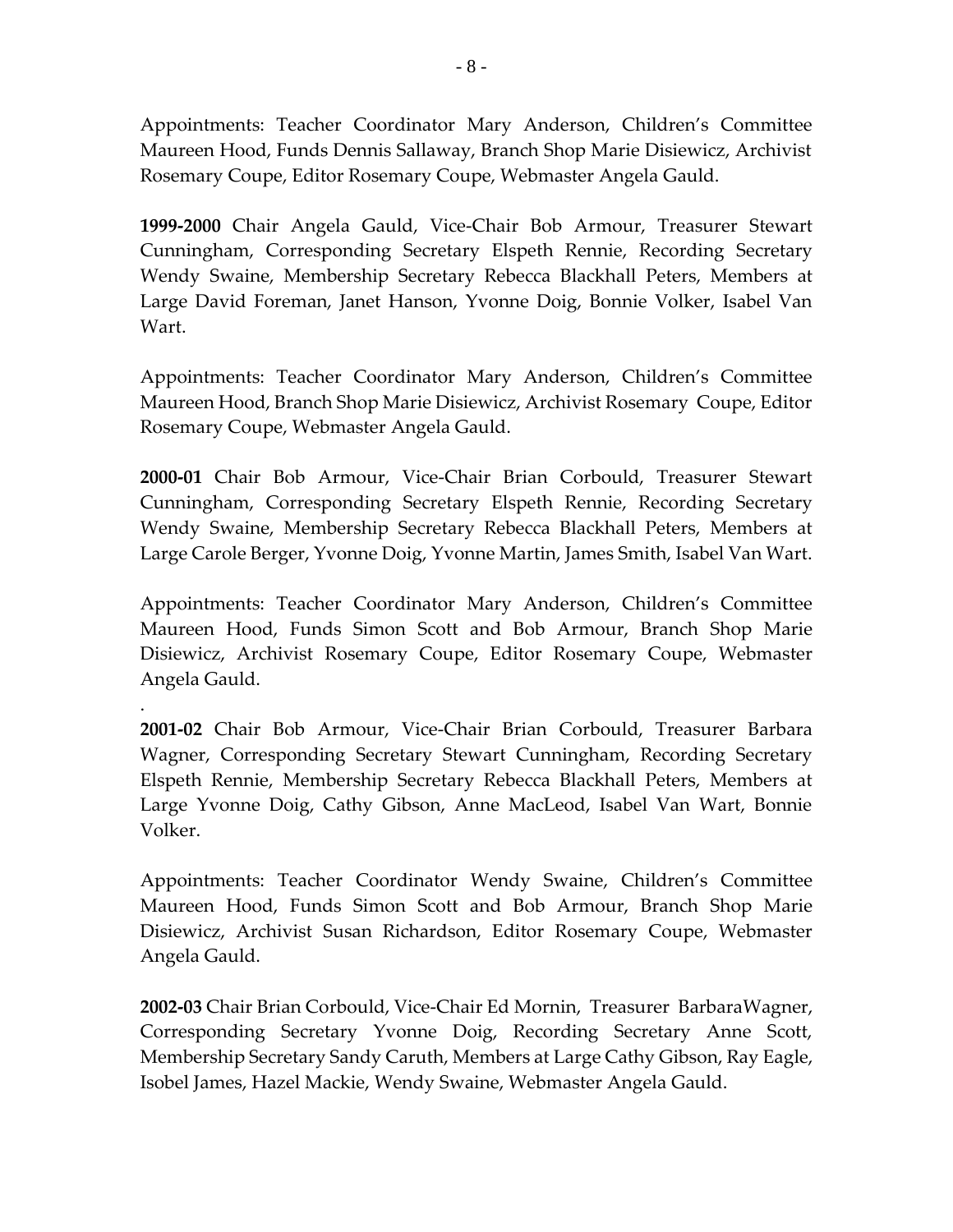Appointments: Teacher Coordinator Wendy Swaine, Children's Committee Maureen Hood, Funds Simon Scott and Bob Armour, Branch Shop Marie Disiewicz, Archivist Susan Richardson, Editor Rosemary Coupe, Webmaster Angela Gauld.

**2003-04** Chair Brian Corbould, Vice-Chair Ed Mornin, Treasurer Barbara Bell (previously Wagner), Corresponding Secretary Stewart Cunningham, Recording Secretary Bonnie Volker, Membership Secretary Sandy Caruth, Members at Large Hazel Mackie, Ray Eagle, Gwyneth Walker, Isobel James, Wendy Swaine.

Appointments: Teacher Coordinator Wendy Swaine, Children's Committee Maureen Hood, Funds Simon Scott and Bob Armour, United Scottish Society Rep. Brian Corbould, Archivist Rosemary Coupe, Editor Rosemary Coupe, Webmaster Angela Gauld.

**2004-05** Chair Brian Corbould, Vice-Chair Elizabeth Peerless, Treasurer Stuart Honeyman, Corresponding Secretary Stewart Cunningham, Recording Secretary Dorothy Easton, Membership Secretary Sandy Caruth, Members at Large Hazel Mackie, Wendy Swaine, Margaret MacKenzie, Fran Caruth, Barbara Moritz.

Appointments: Teacher Coordinator Fran Caruth, Children's Committee Maureen Hood, Funds Simon Scott and John Toomer, United Scottish Society Rep. Brian Corbould, Archivist Rosemary Coupe, Editor Rosemary Coupe, Webmaster Angela Gauld.

**2005-06** Chair Elizabeth Peerless, Vice-Chair Ed Wagstaff, Treasurer Stuart Honeyman, Corresponding Secretary Stewart Cunningham, Recording Secretary Derek Bissett, Membership Secretary Sandy Caruth, Members at Large Rebecca Blackhall Peters, Fran Caruth, Heather Graham, Margaret MacKenzie, Barbara Moritz.

Appointments: Teacher Coordinator Fran Caruth, Children's Committee Maureen Hood, Funds Simon Scott and John Toomer, United Scottish Society Rep. Brian Corbould, Archivist Rosemary Coupe, Editor Rosemary Coupe, Webmaster Angela Gauld.

**2006-07** Chair Elizabeth Peerless, Vice-Chair Ed Wagstaff, Treasurer Stuart Honeyman, Corresponding Secretary Stuart Somerville, Recording Secretary Derek Bissett, Membership Secretary Sandy Caruth, Members at Large Rebecca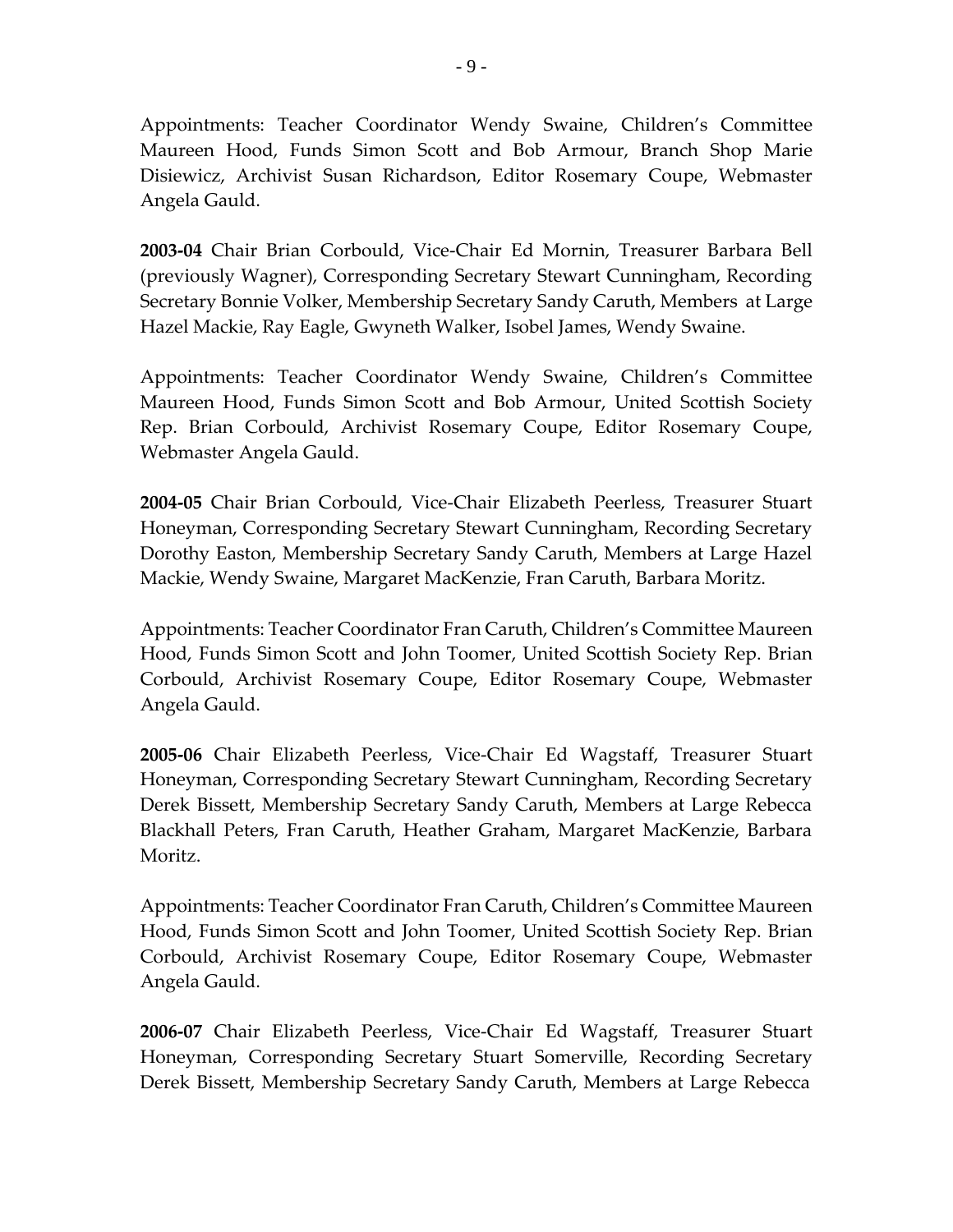Blackhall Peters, Fran Caruth, Heather Graham, Margaret MacKenzie, Barbara Moritz.

Appointments: Teacher Coordinator Fran Caruth, Children's Committee Maureen Hood, Funds Simon Scott and John Toomer, United Scottish Society Rep. Duncan MacKenzie, Archivist Rosemary Coupe, Editor Rosemary Coupe, Webmaster Angela Gauld.

**2007-08** Chair Elizabeth Peerless, Vice-Chair Ed Wagstaff, Treasurer Richard Beattie, Corresponding Secretary Stuart Somerville, Recording Secretary Derek Bissett, Membership Secretary Jean Mullard, Members at Large Fran Caruth, Diane Coulombe, Rebecca Blackhall Peters, Fran Hillier, Pat Hollingdale.

Appointments: Teacher Coordinator Fran Caruth, Children's Committee Maureen Hood, Funds Simon Scott and John Toomer, United Scottish Society Rep. Duncan MacKenzie, Archivist Rosemary Coupe, Editor Rosemary Coupe, Webmaster Stuart Somerville.

**2008-09** Chair Ed Wagstaff, Vice-Chair Paul Lowe, Treasurer Richard Beattie, Corresponding Secretary Stuart Somerville, Recording Secretary Louise Murphy, Membership Secretary Jean Mullard, Members at Large Fran Caruth, Diane Coulombe, Annabel Herdman, Pat Hollingdale, Libby Alexander.

Appointments: Teacher Coordinator Fran Caruth, Children's Committee Maureen Hood, Funds Simon Scott, John Toomer, and Richard Beattie, United Scottish Society Rep. Duncan MacKenzie, Archivist Rosemary Coupe, EditorRosemary Coupe, Webmaster Stuart Somerville.

**2009-10** Chair Ed Wagstaff, Vice-Chair Paul Lowe, Treasurer Richard Beattie, Corresponding Secretary Fran Hillier, Recording Secretary Pat Hollingdale, Membership Secretary Patsy Jamieson-Smith, Members at Large Fran Caruth, Annabel Herdman, Maureen Onotera, Jennifer Shearman, Stewart Cunningham.

Appointments: Teacher Coordinator Fran Caruth, Children's Committee Maureen Hood, Funds Simon Scott and Gill Beattie, United Scottish Society Rep. Stewart Cunningham, Archivist Rosemary Coupe, Editor Pascaline Denblyden / Karen Marshall, Webmaster Stuart Somerville.

**2010-11** Chair Paul Lowe, Vice-Chair Jennifer Shearman, Treasurer Stewart Cunningham, Corresponding Secretary Fran Hillier, Recording Secretary Drum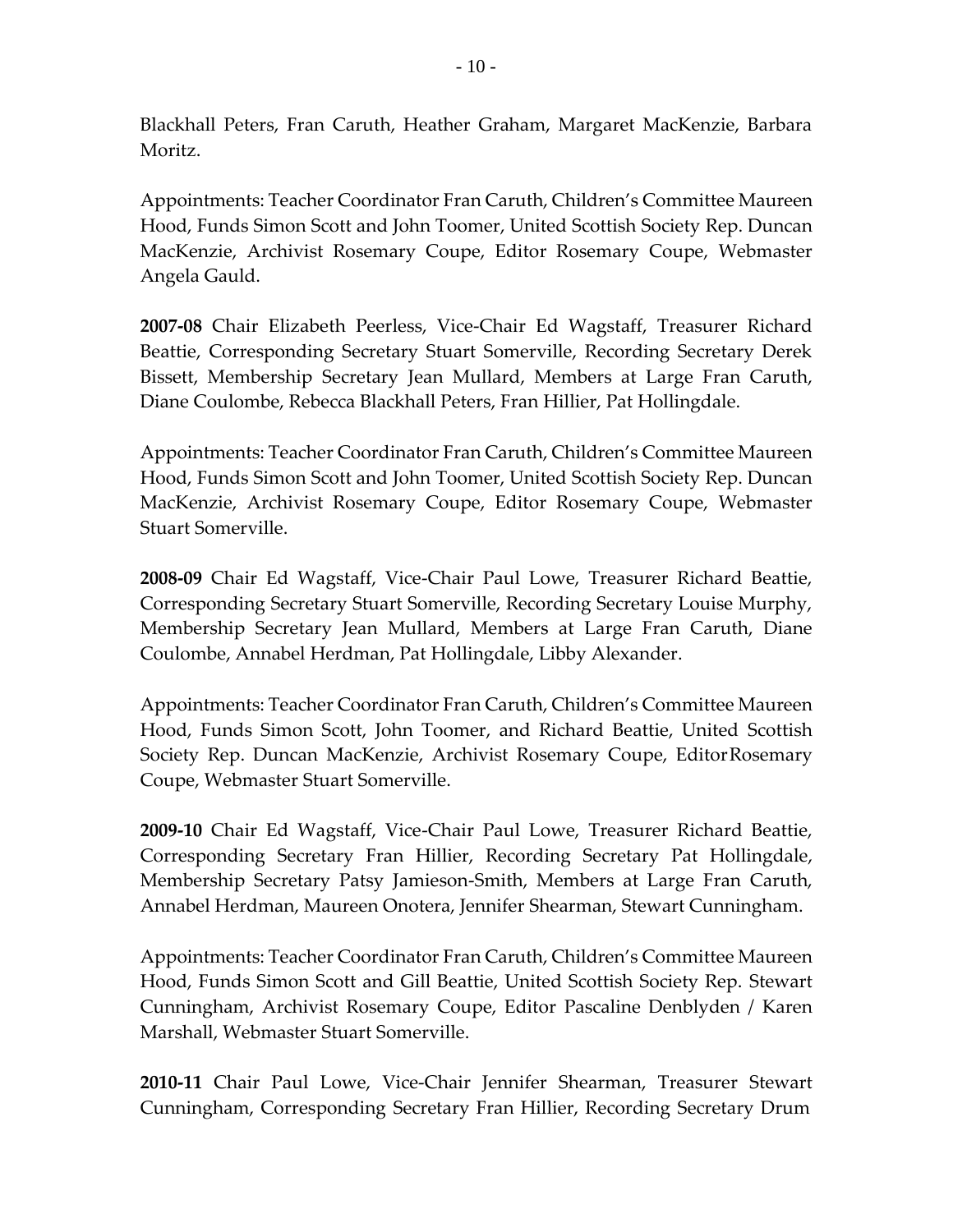Cavers, Membership Secretary Patsy Jamieson, Past Chair Ed Wagstaff, Members at Large Frances Caruth, , Maureen Onotera, Pat Cavers, Phil Holton, Simon Scott.

Appointments: Teacher Coordinator Fran Caruth, Children's Committee Maureen Hood, United Scottish Society Rep. Stewart Cunningham, Archivist Rosemary Coupe, Editor Karen Marshall, Webmaster Stuart Somerville, Safety Coordinator Jennifer Shearman, TAC Representative Jean Wagstaff, Demonstration Team Artistic Director Rebecca Blackhall-Peters, Ceilidh Director Duncan MacKenzie

**2011-12** Chair Paul Lowe, Vice-Chair Jennifer Shearman, Treasurer Stewart Cunningham, Corresponding Secretary Vicki Downey, Recording Secretary Drum Cavers, Membership Secretary Patsy Jamieson,

Members at Large Frances Caruth, Isabel Bauder, Pat Cavers, Cathrine Conings and Simon Scott.

Appointments: Archivist Rosemary Coupe, Demonstration Team Director Rebecca Blackhall-Peters, Editor Eleanor Pedersen, Teacher Coordinator Frances Caruth, Webmaster Stuart Somerville. Ceilidh Director Duncan MacKenzie, Children's Committee Maureen Hood, TAC Representative Jean Wagstaff.

**2012-13** Chair Jennifer Shearman, Vice-Chair Gerry Stensgaard, TreasurerStewart Cunningham, Corresponding Secretary Vicki Downey, Recording Secretary Drum Cavers, Membership Secretary Patsy Jamieson, Past Chair Paul Lowe. Members at Large Cathrine Conings, Simon Scott and Sue Sochasky.

Appointments: Archivist Rosemary Coupe, Burns Chair Peter Richards, Demonstration Team Director Rebecca Blackhall-Peters, Editor Eleanor Pedersen, Events Co-ordinator, Pat Hollingdale, Teacher Coordinator Frances Caruth, Webmaster Stuart Somerville. Ceilidh Director Duncan MacKenzie, Children's Committee Maureen Hood, TAC Representative Jean Wagstaff.

**2013-14** Chair Jennifer Shearman, Vice-Chair Gerry Stensgaard, TreasurerStewart Cunningham, Corresponding Secretary Vicki Downey, Recording Secretary Drum Cavers, Membership Secretary Patsy Jamieson, Members at Large Cathrine Conings Heather Hankin, Mary Ann McDevitt, Francis O'Farrell, Simon Scott and Sue Sochasky.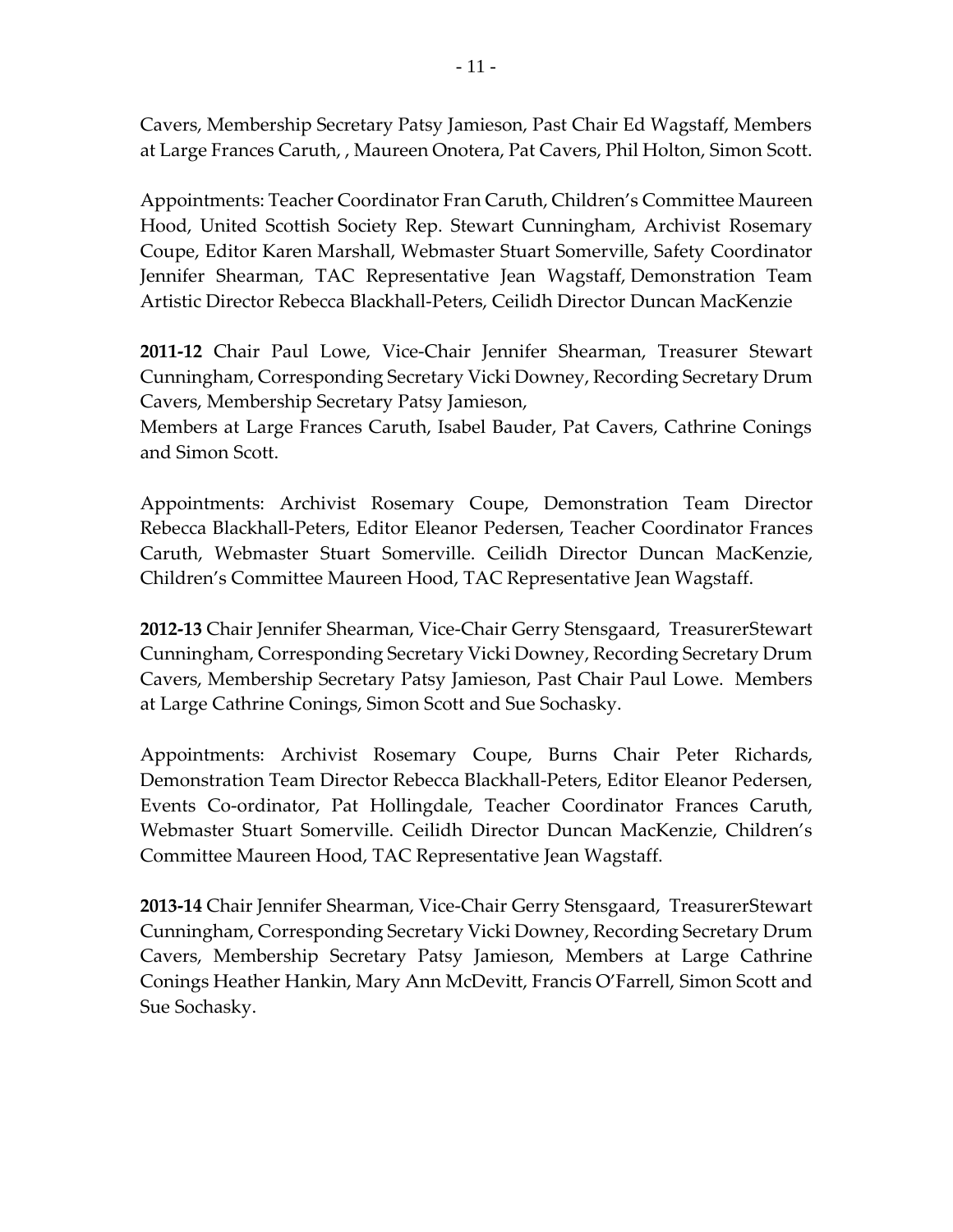Appointments: Demonstration Team Director Rebecca Blackhall-Peters, Editor Eleanor Pedersen, Teacher Coordinator Frances Caruth. Ceilidh Director Duncan MacKenzie, Children's Committee Maureen Hood, TAC Representative Jean Wagstaff.

**2014-15** Chair Gerry Stensgaard, Vice-Chair Peter Richards, Treasurer Laurie Johnston, Corresponding Secretary Vicki Downey, Recording Secretary Sally Marshall, Membership Secretary Patsy Jamieson, Past-Chair Jennifer Shearman, Members at Large Cathrine Conings, Heather Hankin, Mary Ann McDevitt, Francis O'Farrell, Simon Scott and Sue Sochasky.

Appointments: Demonstration Team Director Rebecca Blackhall-Peters, Editor Eleanor Pederson, Teacher Coordinator Frances Caruth, Ceilidh Director Duncan MacKenzie, Children's Committee Hood, TAC Representative Jean Wagstaff, 50<sup>th</sup> Anniversary Chair Jean Wagstaff, Burns Chair Gillian Beattie.

**2015-16** Chair Gerry Stensgaard**,** Vice-Chair Peter Richards, Treasurer Laurie Johnston, Corresponding Secretary Gillian Beattie, Recording Secretary Sally Marshall, Membership Secretary Patsy Jamieson, Members at Large Cathrine Conings, Heather Hankin, Janet Mason, Francis O'Farrell, Simon Scott and Sue Sochasky.

Appointments: Demonstration Team Director Rebecca Blackhall-Peters, Teacher Coordinator Frances Caruth, Ceilidh Director Duncan MacKenzie, TAC Representative Jean Wagstaff, Heather Ball Chair Denise Cunningham, Archivist Mary Ann McDevitt, Facebook Coordinator Vicki Downey, Web Manager Mary Ann McDevitt.

**2016-17** Chair Peter Richards, Vice-Chair Heather Hankin, Treasurer Laurie Johnston, Corresponding Secretary Gillian Beattie, Recording Secretary Sally Marshall, Membership Secretary Paul Lowe, Membership Secretary Delegate Patsy Jamieson, Past Chair Gerry Stensgaard, Directors at Large Sandra Anderson, Denise Cunningham, Hamish Jackson, Janet Mason and Francis O'Farrell.

Appointments: Betwixt & Between Katherine Shearman, Dancing Coordinator Frances Caruth, Dancing in the Park Alison Moen, Demonstration Team Director Kay Sutherland, Heather Ball Chair Rosemary Coupe, Newsletter Editors Mary Ann & Kerry McDevitt, Web Manager Mary Ann McDevitt, Ceilidh Director Duncan MacKenzie, North Shore Children's Committee Francis O'Farrell,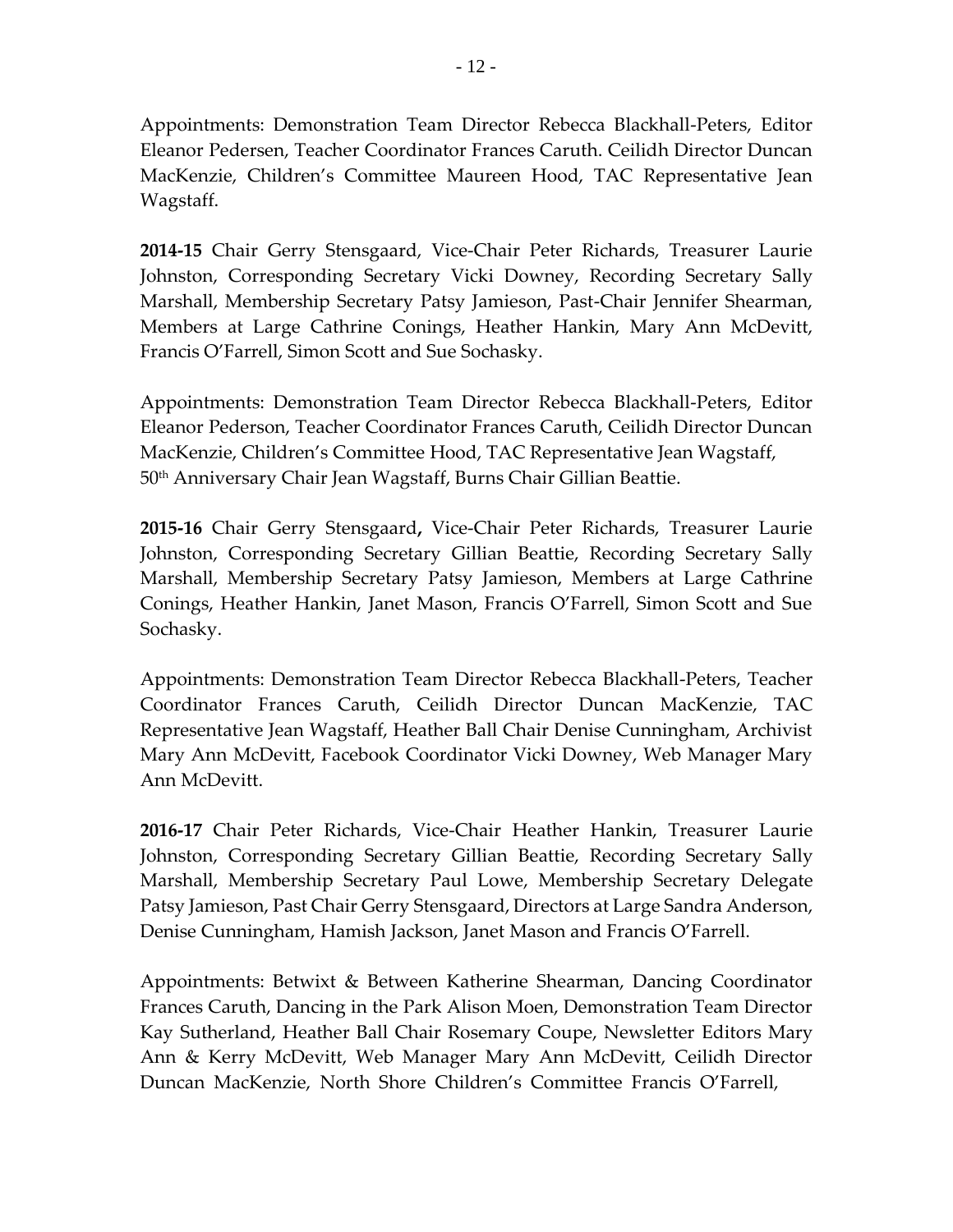RSCDS Director USAC Ltd. Stewart Cunningham, TAC Representative Frances Caruth.

**2017-18** Chair Peter Richards, Vice-Chair Heather Hankin, Treasurer Stewart Cunningham, Corresponding Secretary Gillian Beattie, Recording Secretary Sally Marshall, Membership Secretary Patsy Jamieson, Directors at Large Sandra Anderson, Anne Brand, Denise Cunningham, Hamish Jackson, Janet Mason and Francis O'Farrell.

Appointments: Betwixt & Between Coordinator Katherine Shearman, Burns Supper Chairs Sally Marshall and Mary Anne Mackay, Dancing Coordinator Frances Caruth, Dancing in the Park Coordinator Alison Moen, Demonstration Team Director Kay Sutherland, Demonstration Team Manager Louise Murphy, Heather Ball Chair Gail Urquhart, Newsletter Editors Mary Ann & Kerry McDevitt, Web Manager, Mary Ann McDevitt, Ceilidh Director Duncan MacKenzie, North Shore Children's Committee Francis O'Farrell, RSCDS Director USAC Ltd. Stewart Cunningham, TAC Representative Frances Caruth.

**2018-19** President Heather Hankin, Vice President Vicki Downey, Treasurer Stewart Cunningham, Corresponding Secretary Gillian Beattie, Recording Secretary Sally Marshall, Past President Peter Richards, Directors at Large Sandra Anderson, Tereza Cabral, Christine Cardinal, Barbara Kisilevsky, Donna Main and Janet Mason.

Appointments: Archivist Anne Brand, Betwixt & Between Coordinator Katherine Shearman, Burns Supper Chair Jennifer Shearman, Dancing Coordinator Frances Caruth, Dancing in the Park Coordinator Alison Moen, Demonstration Team Director Kay Sutherland, Demonstration Team Manager Louise Murphy,Graphics Consultant Patsy Jamieson, Heather Ball Chair Gail Urquhart, Newsletter Editors Mary Ann & Kerry McDevitt, Nominating Committee Chair Cathrine Conings, Web Manager Mary Ann McDevitt, Ceilidh Director Duncan MacKenzie, RSCDS Director USAC Ltd. Stewart Cunningham, and TACRepresentative Fran Hillier.

**2019-20** President Heather Hankin, Vice President Vicki Downey, Treasurer Stewart Cunningham, Corresponding Secretary Gillian Beattie, Recording Secretary Sue Biddle, Directors at Large Sandra Anderson, Tereza Cabral, Christine Cardinal, Barbara Kisilevsky, Donna Main, Janet Mason and Frances Caruth.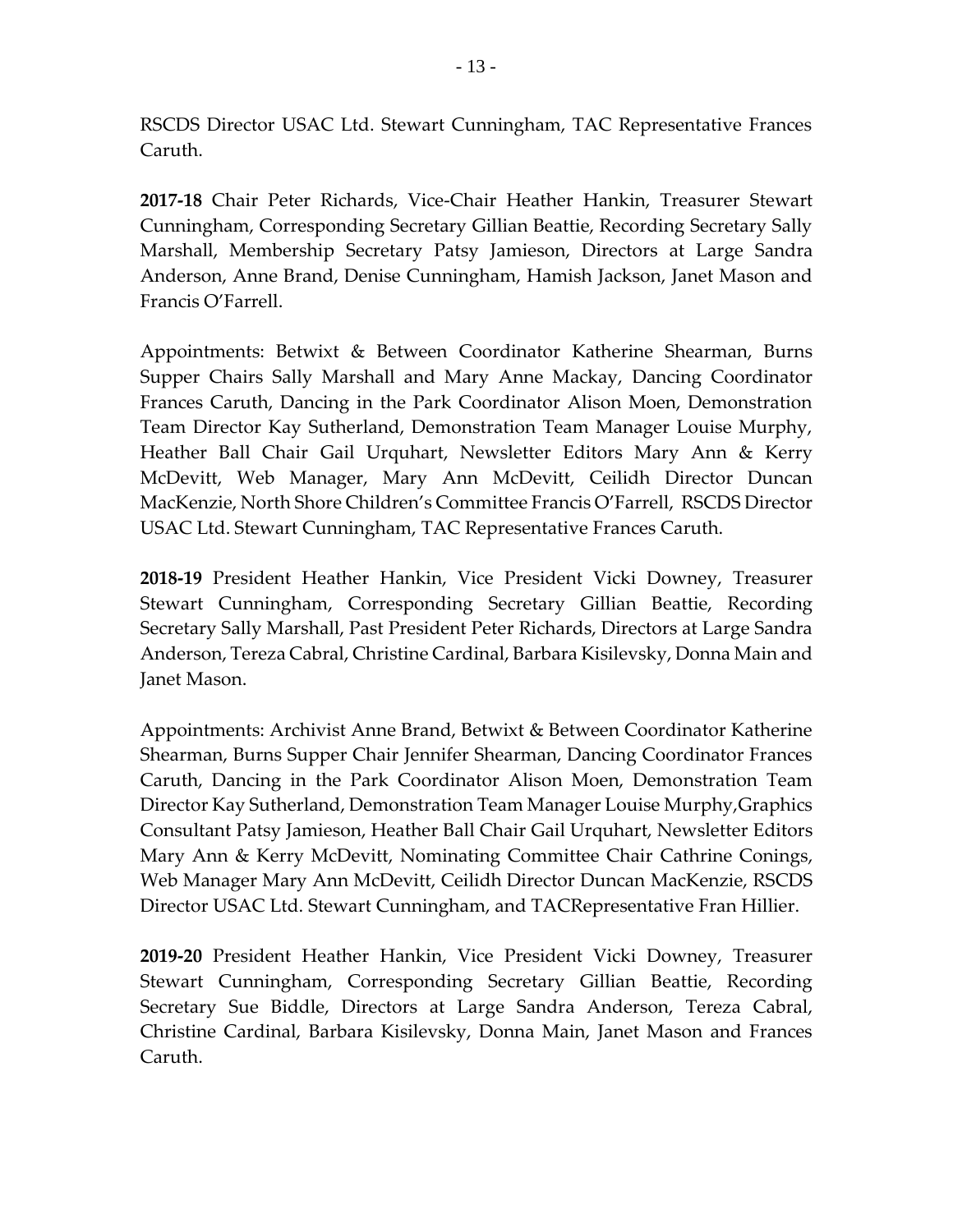Appointments: Archivist Tereza Cabral, Betwixt & Between Coordinator Katherine Shearman, Burns Supper Chair Carolyn Stephens-Farrell, Dancing in the Park Coordinator Alison Moen, Demonstration Team Director Kay Sutherland, Demonstration Team Manager Katherine Shearman, GraphicsConsultant Patsy Jamieson, Heather Ball Chair Gail Urquhart, Love to Dance Coordinators Frances Caruth & Jean Wagstaff, Newsletter Editors Mary Ann & Kerry McDevitt, Nominating Committee Chair Barbara Fancy, Web Manager Mary Ann McDevitt, Ceilidh Directors Duncan MacKenzie & Alison Moen, RSCDS Director USAC Ltd. Stewart Cunningham, and TAC Representative Fran Hillier.

**2020-21** President Vicki Downey, Past President Heather Hankin, Vice President Fran Hillier, Treasurer Stewart Cunningham, Corresponding Secretary Arden Williams, Recording Secretary Sue Biddle, Directors at Large Tereza Cabral, Sandra Anderson, Frances Caruth, Christine Cardinal, Barbara Kisilevsky, and Cathrine Conings.

Appointments: Betwixt & Between Coordinator Katherine Shearman, Burns Supper Chair Carolyn Stephens-Farrell, Dancing in the Park Coordinator Alison Moen, Demonstration Team Director Kay Sutherland, Demonstration Team Manager Katherine Shearman, GraphicsConsultant Patsy Jamieson, Heather Ball Chair Sandra Anderson, Love to Dance Coordinators Frances Caruth & Jean Wagstaff, Newsletter Editor Mary Ann McDevitt, Nominating Committee Chair Gerry Stensgaard, Privacy Officer Peter Richards, RSCDS Director USAC Ltd. Frances Caruth, RSCDS Representatives Duncan MacKenzie & Jennifer Shearman, Web Manager Mary Ann McDevitt, Ceilidh Directors Duncan MacKenzie & Alison Moen, and TAC Representative Fran Hillier.

**2021-22** President Vicki Downey, Vice President Fran Hillier, Treasurer Stewart Cunningham, Corresponding Secretary Arden Williams, Recording Secretary Sue Biddle, Directors at Large Tereza Cabral, Frances Caruth, Christine Cardinal, Barbara Kisilevsky, Cathrine Conings, and John Robertson.

Appointments: Betwixt & Between Coordinator Katherine Shearman, Burns Supper Chair TBA, Dancing in the Park Coordinator Alison Moen, Demonstration Team Director Kay Sutherland, Demonstration Team Manager Katherine Shearman, Graphics Consultant Patsy Jamieson, Heather Ball Chair Sandra Anderson, Love to Dance Coordinators Frances Caruth & Jean Wagstaff, Newsletter Editor Mary Ann McDevitt, Nominating Committee Chair Gerry Stensgaard, Privacy Officer Peter Richards, RSCDS Director USAC Ltd. Frances Caruth, RSCDS Representatives Duncan MacKenzie & Jennifer Shearman, Web